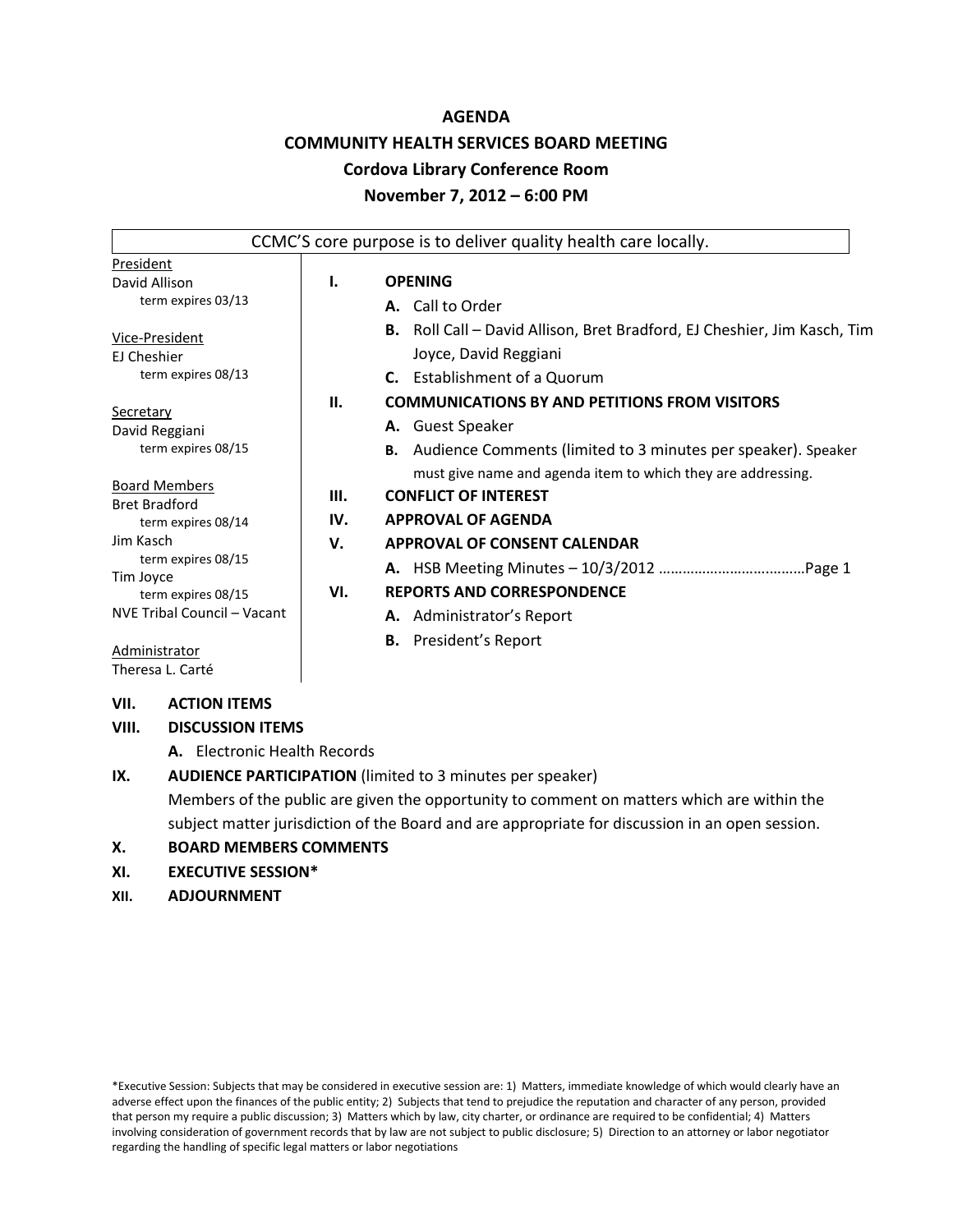# **Minutes Community Health Services Board Cordova Library Conference Room October 3, 2012 – 6:15 PM**

#### **I. CALL TO ORDER AND ROLL CALL –**

**EJ Cheshier** called the HSB meeting to order at 6:17 pm. Board members present: **EJ Cheshier, Jim Kasch, Tim Joyce, and David Reggiani.** Absent: **David Allison, Bret Bradford**. A quorum was established.

CCMC staff present: **Theresa Carté**, CEO (telephonically) and **Stephen Sundby**, Director, Sound Alternatives

#### **II. COMMUNICATIONS BY AND PETITIONS FROM VISITORS**

- **A.** Guest Speakers None
- **B.** Audience comments None

#### **III. CONFLICT OF INTEREST –** None

#### **IV. APPROVAL OF AGENDA**

**M/Reggiani, S/Kasch:** Move to approve the agenda.

A vote was made on the motion: 4 yeas. - 0 nays. Motion passed.

#### **V. APPROVAL OF CONSENT CALENDAR**

**Cheshier** informed the Board that the consent calendar was before them.

a. Health Services Board meeting minutes from September 19, 2012.

**M/Kasch, S/Joyce:** Move to approve the agenda.

A vote was made on the motion: 4yeas, 0 nays. Motion passed.

#### **VI. REPORTS AND CORRESPONDENCE**

- **A. Administrator's Report**  None
- **B.** President's Report None

# **VII. ACTION ITEMS**

**A.** Approve Bylaws Change Related to Sound Alternatives Advisory Board.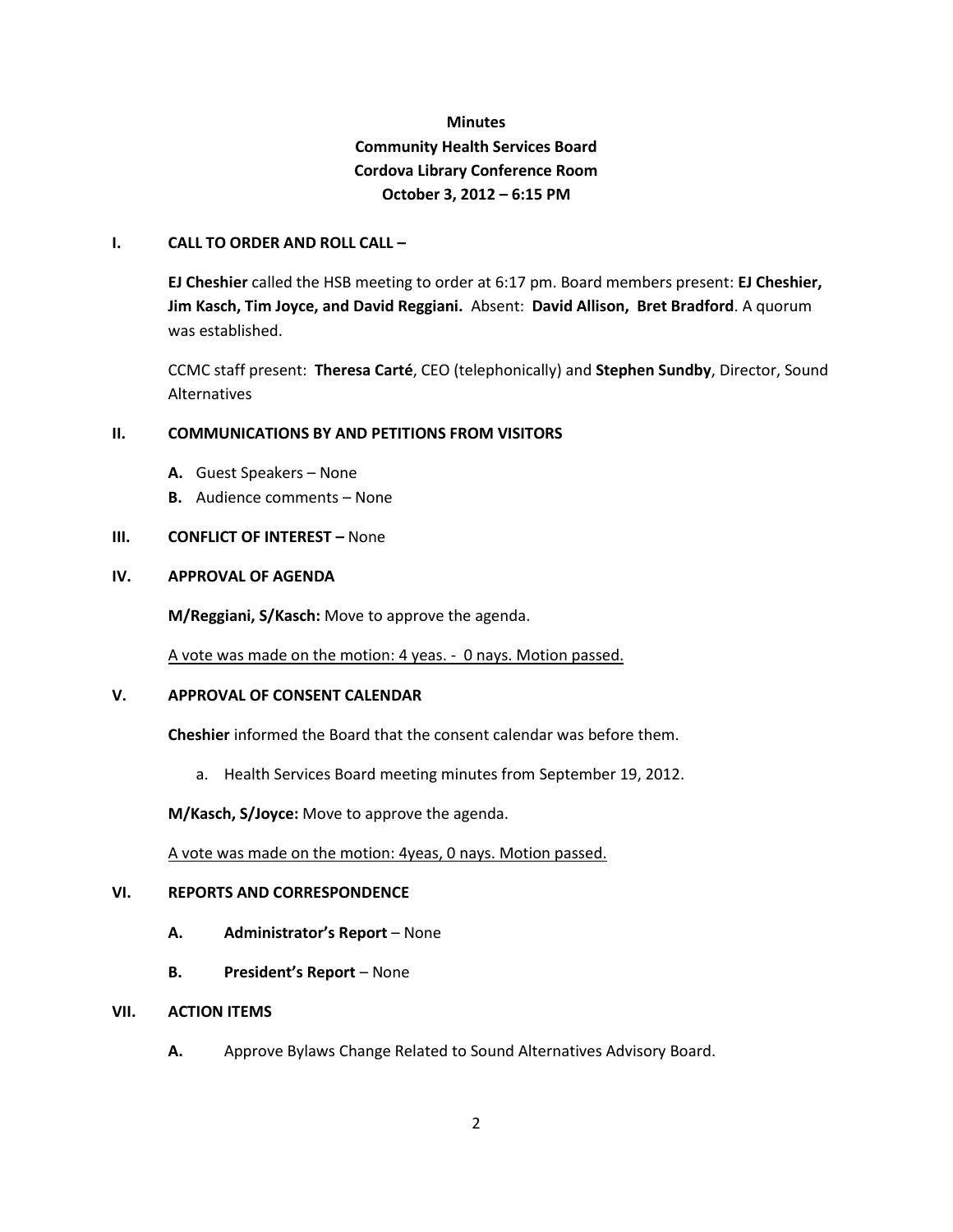**Sundby** reported that the Sound Alternatives Advisory Board bylaws were changed so only one member of the Health Services Board needs to be on the Sound Alternatives Advisory Board. **Sundby** further noted that the Health Services Board bylaws should similarly be amended to ensure the documents are consistent.

**M/Reggiani, S/Kasch:** Move to accept the amended Sound Alternatives Advisory Board bylaws and amend Article III, Paragraph I, subpart 1 of the Health Services Bylaws to read "At least one of the subcommittee members shall be voting Board members".

A vote was made on the motion: 4 yeas. - 0 nays. Motion passed.

**B.** Appoint Individuals to Sound Alternatives Advisory Board Vacancies

**Sundby** reported that the current Advisory Board President, J.R.Lewis has resigned and Mark Lynch is interested in filling the vacancy.

**M/Joyce, S/Kasch:** Move to appoint Mark Lynch to the Sound Alternatives Advisory Board.

A vote was made on the motion: 4 yeas. - 0 nays. Motion passed.

#### **VIII. DISCUSSION ITEMS**

**A.** FY2013 (January-December 2013) Budget

**Carté** presented the budget proposal, noting that the values included the Providence Management agreement, costs associated with additional providers, additional patient (visit) revenue associated with the clinic upstairs and the resulting expenses. **Carté** added that expenses increased in the areas of Travel and Training, specifically to increase opportunities for staff, and Recruitment and Relocation, geared towards attracting new providers.

**Mark Lynch**, City Manager, asked if the \$422,407 net loss was what CCMC is expecting to see in the City's budget, to which **Carté** responded that yes, \$400,000 had been expected, but the higher number would be a better budget amount.

**M/Joyce, S/Reggiani:** Move to approve the January-December 2013 budget of the hospital of revenues of \$8,007,944 and expenses of \$8,204,344 not counting depreciation.

A vote was made on the motion: 4 yeas. - 0 nays. Motion passed.

 **B.** FY2013 (January-December 2013) Capital Items.

**Carté** reported that staff is still evaluating two options for Electronic Health Record and that a part of the evaluation includes assessing the expected meaningful use reimbursement for each option. **Carté** further advised that CCMC is seeking alternative funding options for the CT Scanner and advised that the Nurse Call Station system is outdated and does not cover all areas in which medical services are provided. **Kasch** requested clarification on the CT Scanner's